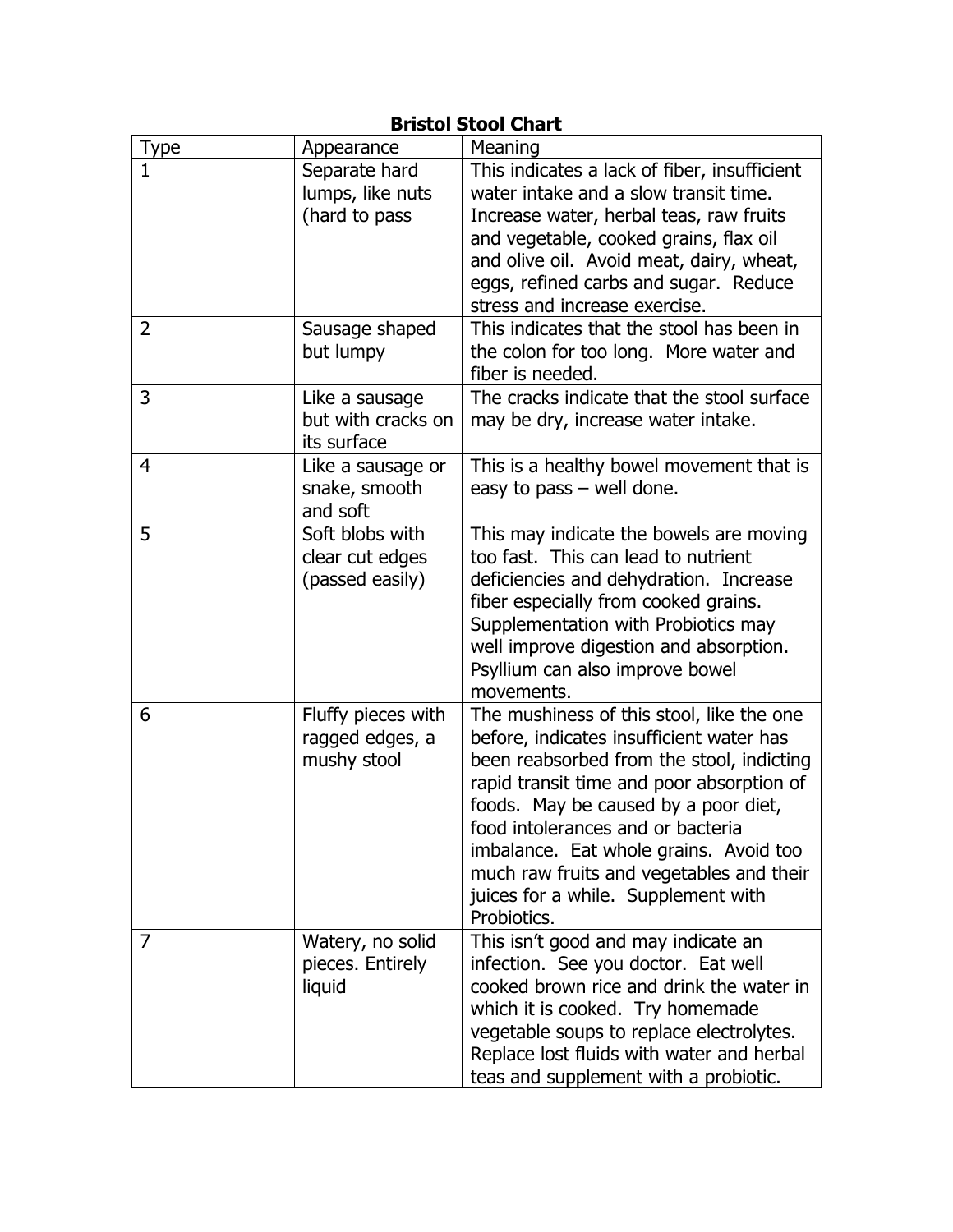**Ideal stool** – medium brown, the colour of plain cardboard. It should leave the body easily with no straining or discomfort. It should have the consistency of toothpaste and be about 4 to 8 inches long and 1 to 2 inches in diameter. There should also be little gas or odor.

**Sink too quickly stool** – may indicate not enough fiber rich foods in the diet, or not enough water. The stool is often dark because it has been sitting in the intestines for a prolonged time.

**Soft, smelly stool** – one that floats, sticks to the side of the bowl or is difficult to flush away may mean there is increased fat in the stool, called steatorrhea, it may also be pale in colour.

**Mucus in stool** – whitish mucus may indicate intestinal inflammation. It may be present in both constipation and diarrhea.

**Loose stool/pencil thin stool/quick ending bowel movement** – loose stools, abdominal bloating, lack of energy and poor appetite can be the result of tiredness and weak digestion brought on by stress and diet. Eat more warm, cooked foods and drink ginger and cinnamon teas. Avoid fried and greasy foods, dairy, raw fruits and vegetables and cold drinks.

**Constipation** – recurrent bouts of constipation can cause stools to remain in the rectum where it becomes dry and hard, leading to an impacted colon. Chronic constipation can be prevented by drinking lots of water, eating enough fiber, getting regular exercise and enough sleep each night. When these lifestyle changes don't work, a gentle laxative may be needed.

Other causes; antidiarrheal drugs, narcotics, anticholinergics, methadone.

**Yellow/pale stool** – may indicate serious health problems so consult your doctor. A stool sample will reveal whether caused by digestive problems or a bacterial, viral or parasitic infection. The stool may be shiny or greasy, and foul smelling due to undigested foods.

Conditions may include; gerd, celiac's, gallbladder disorders (inflammation of the gland or ducts), liver disorders (lack of bile caused by cirrhosis, hepatitis, inflammation or liver metastases) or steatorrhea (high levels of fat).

Other causes of a pale or yellow stool, besides lowered bile secretion is the use of aluminium hydroxide antacids.

**Green stool** – in babies may appear after being first introduced to foods. In children due to illness or from ingesting food colourings. In adults it may be the result of eating large amounts of leafy green vegetables or foods with green food colouring. Light green may indicate too much sugar in the diet. And green diarrhea may indicate bile salts passing through the digestive tract unchanged.